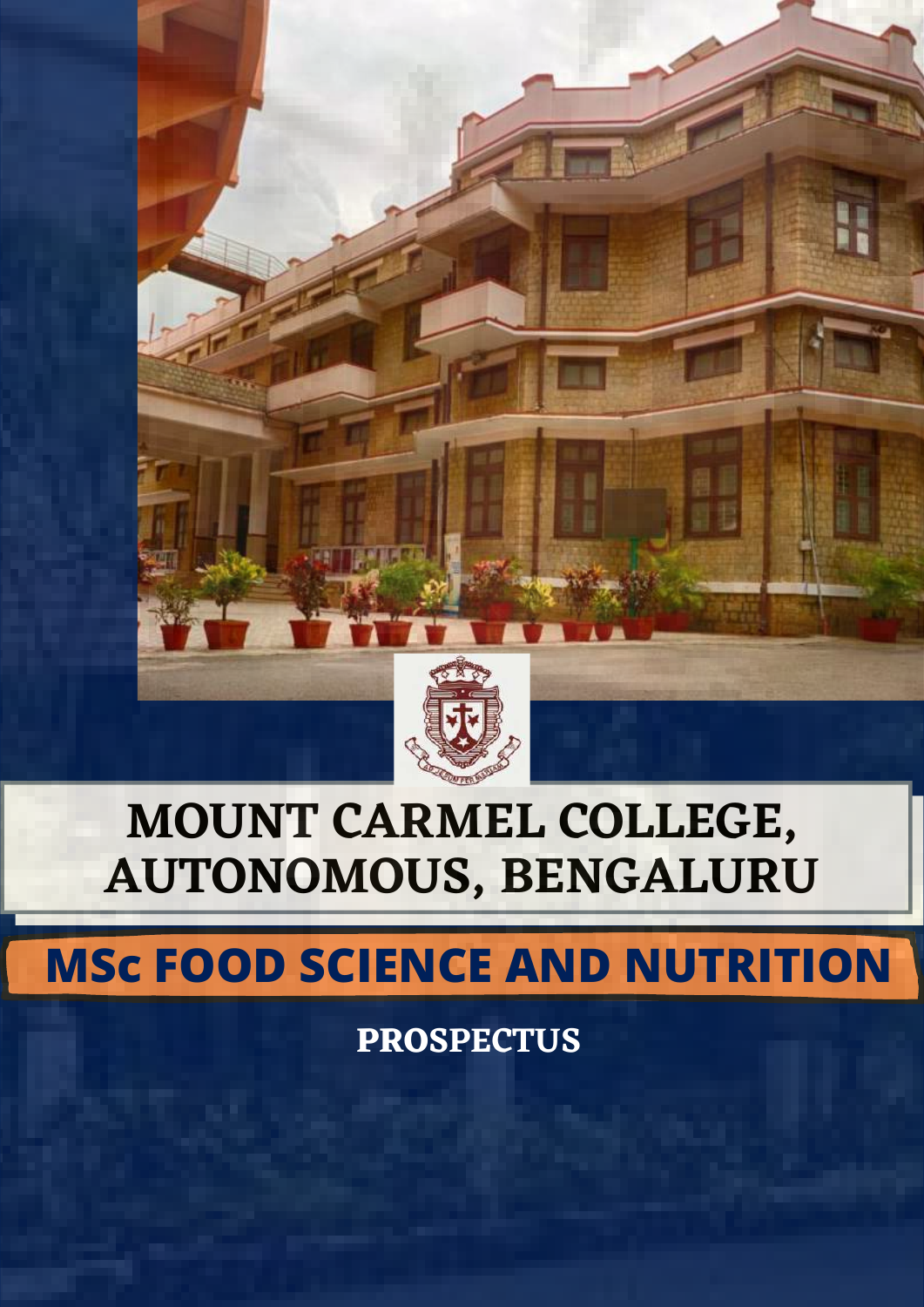### **MSc Food Science and Nutrition**

Department of Food Science and Nutrition, Mount Carmel College, Autonomous, Bengaluru offers a two-year program in Masters of Science in Food Science and Nutrition (FSN) and Doctoral Program (Ph.D) in Food Science and Nutrition affiliated to Bengaluru City University (BCU).

#### **About the Program**

Students explore and acquire an in-depth understanding of the episteme of Food Science & Nutrition. The program facilitates nutritionists to apply knowledge to promote an understanding of the effects of nutrition on growth, development and well-being. The curriculum has been designed to create a link between the community, food industry and health sector to provide opportunities to work in research, food industry, hospitals and health promotion sectors.

It is further strengthened with community development activities, project work and internship in the food industries, hospitals & public nutrition area. Furthermore, through rigorous evaluation patterns, our students are encouraged to put their skills to use and venture into the field of Food Science & Nutrition by enhancing their critical thinking abilities and sensibilities.

#### **Vision**

To accentuate nutrition education based on recent developments in science and technology to improve the awareness and the quality of life.

#### **Mission**

- To understand the human needs and integrate health and nutrition in the family and society across different economic classes.
- Application of nutrition knowledge in their day to day life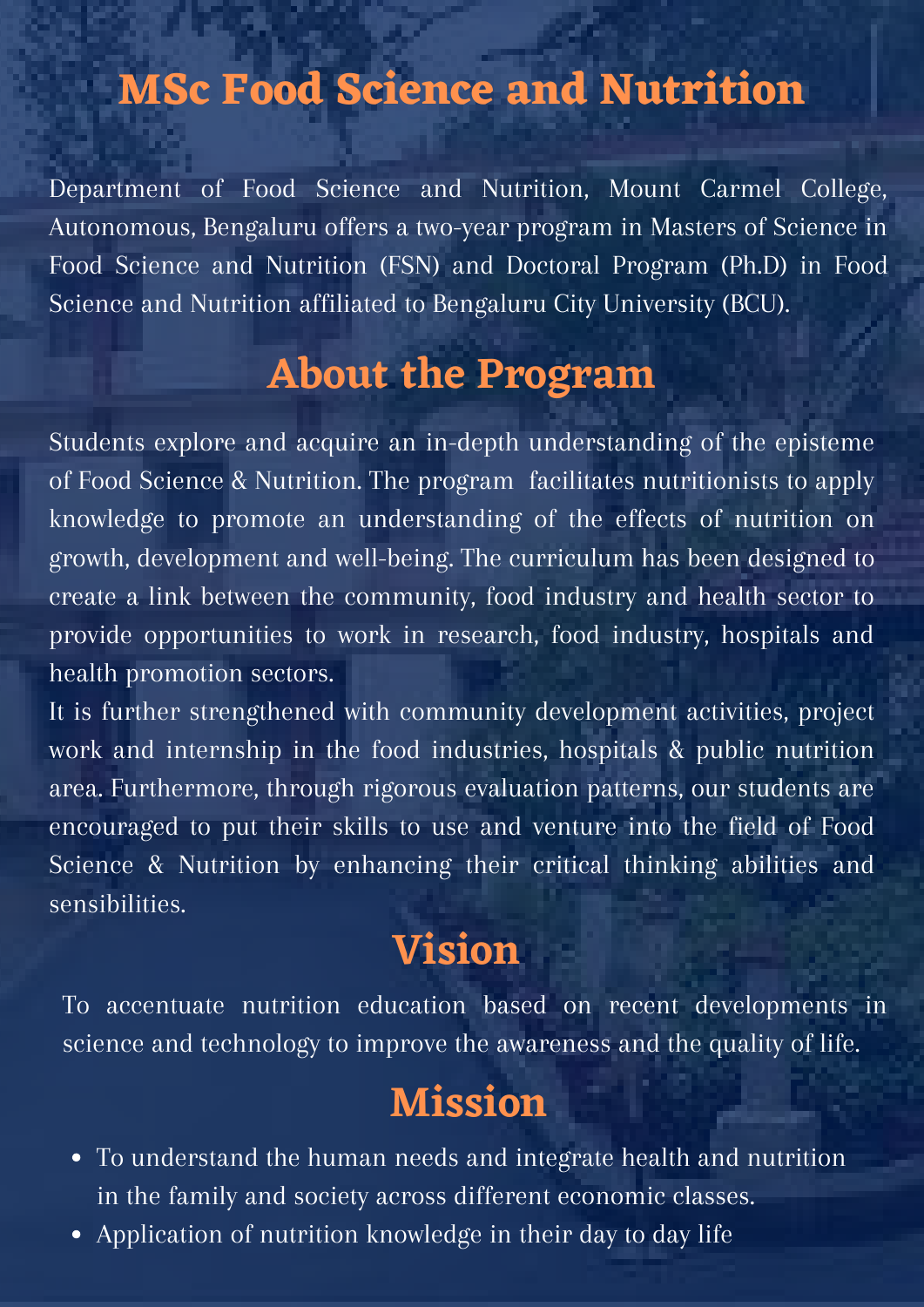#### **Program Outline**

Masters of Science in Food Science and Nutrition (FSN) is a two year program spanning across four semesters which includes a two-month internship and research work/dissertation. Students are exposed to a wide variety of courses -

- Core courses
- Elective courses
- Allied courses

#### **Core Courses**

- Applied Physiology
- Nutritional Biochemistry
- Clinical and Therapeutic **Nutrition**
- Recent Advances in Macronutrients
- Recent Advances in Micronutrients

## **Elective Courses**

- Food Microbiology
- Program Planning and Nutrition Education in Community
- Nutraceuticals and Functional Foods
- Pediatric and Geriatric Nutrition
- Food Product Development
- Food Processing and Functional Quality
- Nutrition during Emergency
- Nutritional Epidemiology
- Food Science
- Research Methods in Food Science and Nutrition
- Community Nutrition and Public Health
- Sports Nutrition
- Recent Advances in Nutrition during Lifecycle

## **Allied Courses**

- Food Safety and Quality Assurance
- Techniques in Food Analysis
- Nutrition Psychology and Dietary Adherence
- Food Additives
- Nutritional Counseling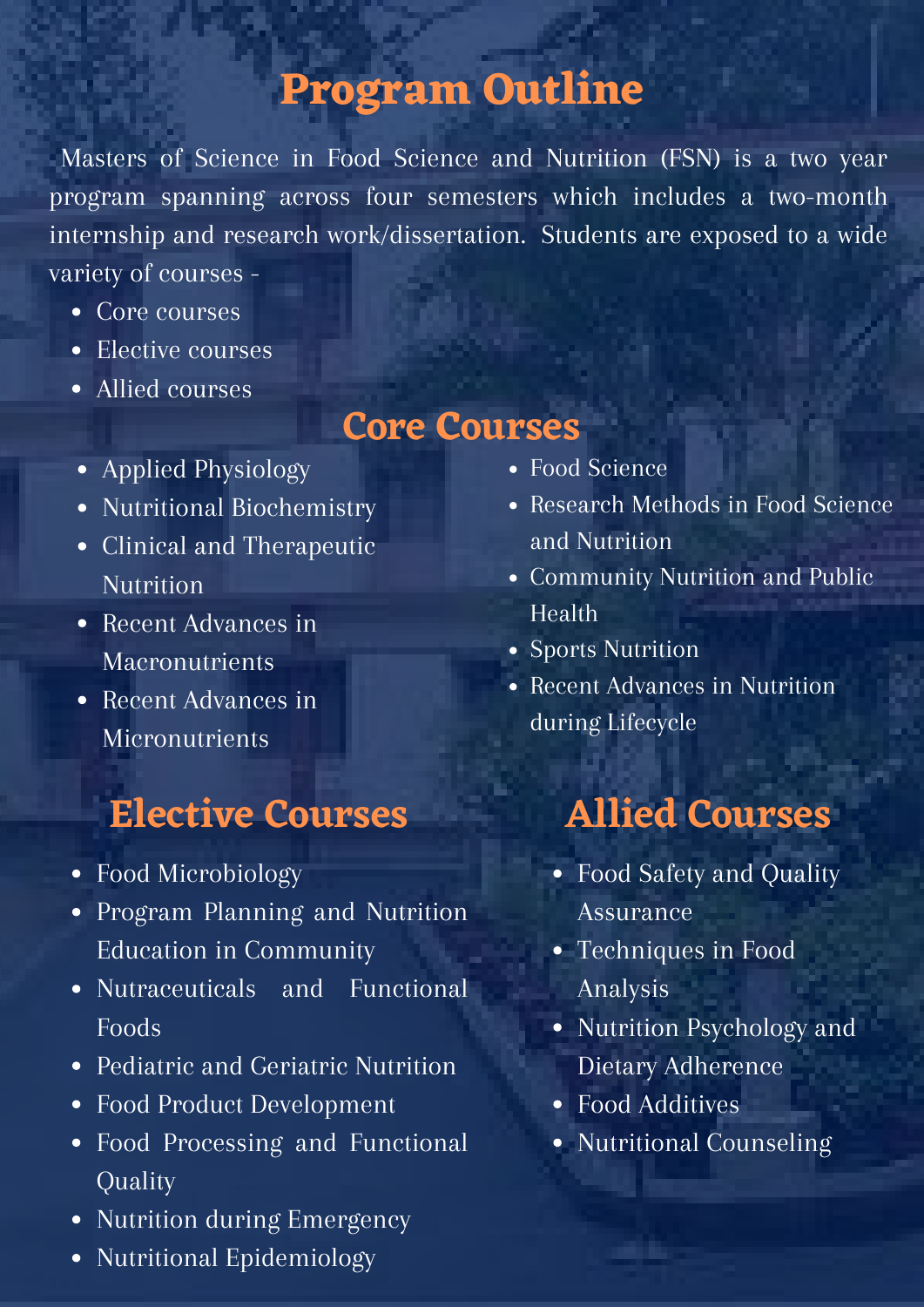**Nutrition Lab Food Analysis Lab**



**Facilities**

**Nutritium - Inhouse Counseling Cell**

#### **Centralized Facilities**

Research Centre, DST-LAB, ATC-LAB - Provide access to a wide range of analytical instruments to our students.

Information and Knowledge Centre - Is a home to over 7000 books and provides access to variety of e-resources including e-journals, ebooks, Directories of Open Access Journals and Repositories, INFLIBNET, IISc repository of theses and dissertations.

Placement Cell - Prepares the students to face the competitive job market by upskilling through campus recruitment training, career coaching and internship programs. Recruitment training aims at bridging the gap between the Campus and the Corporate through development of aptitude, leadership, entrepreneurial problemsolving, and communication skills. Owing to these efforts, our students are places in some of the most reputed hospitals, food industries, research institutions.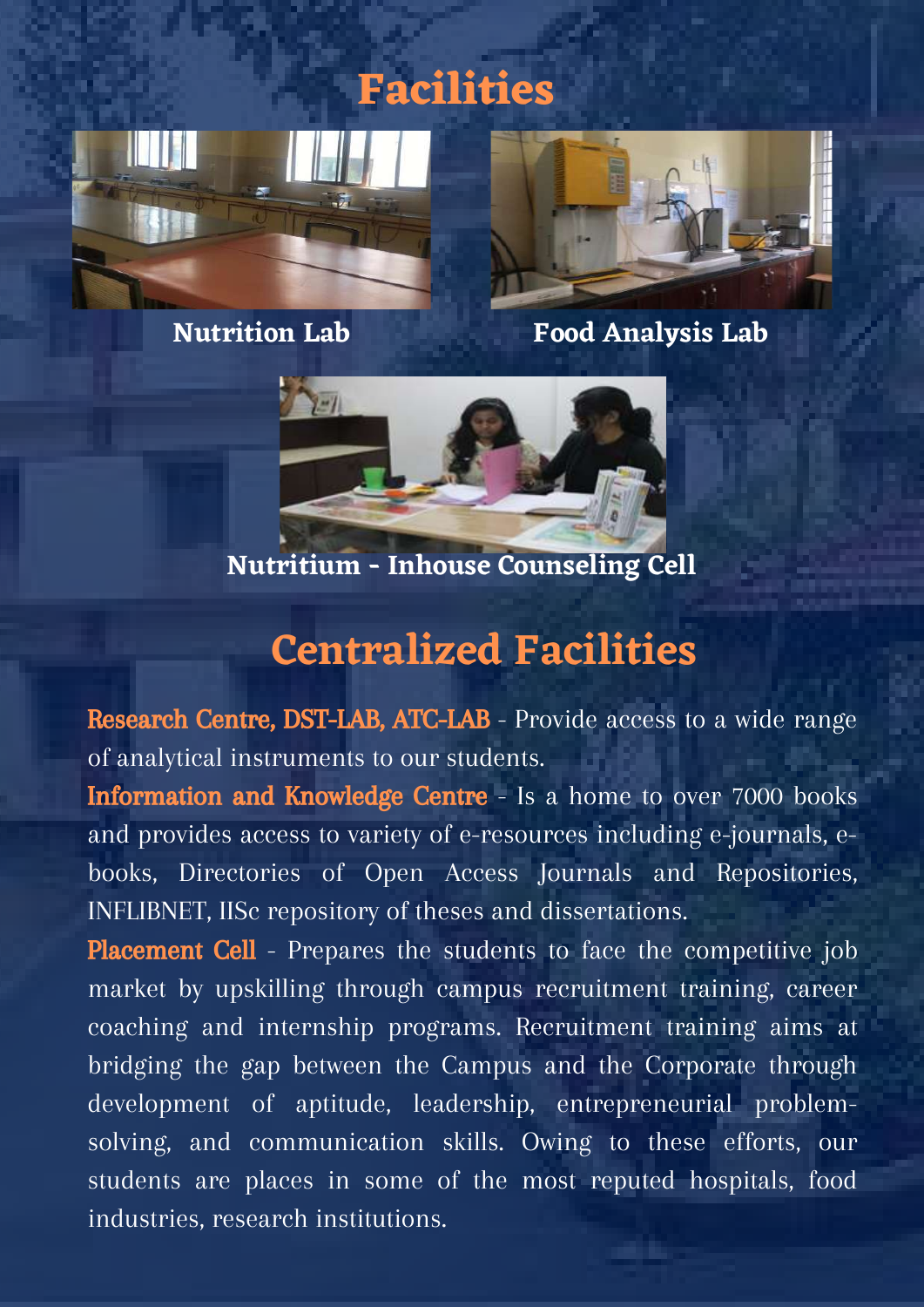#### **Placement**

Our students with rich experience and good exposure are working at reputed organizations in various capacities.

#### **Hospitals/Healthcare**